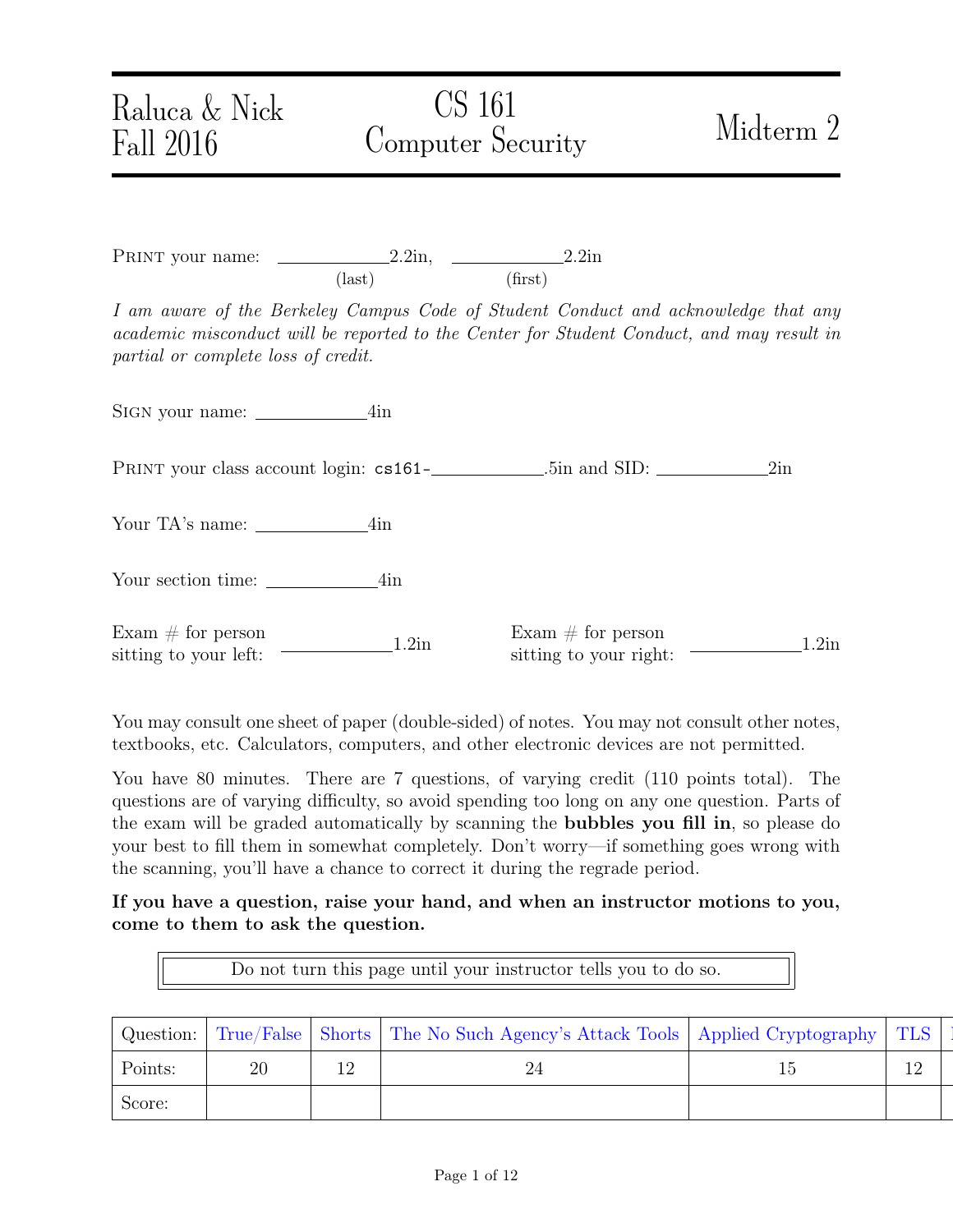#### <span id="page-1-0"></span>Problem 1 True/False (20 points)

Circle True or False. Do not justify your answer.

(a) True or False: Randomizing the DNS query identifier prevents an on-path attacker (sitting between the client and the DNS server) from spoofing DNS responses.

### False

(b) True or False: One defense against the Kaminsky Attack is to randomize the destination port along with randomizing the identifier field.

### False

(c) True or False: An off-path attacker can intercept and modify the DNS reply sent by the DNS server to the client.

Solution: False - an off-path attacker cannot see or intercept packets.

(d) True or False: In order to determine whether a given certificate is valid, it is sufficient to only verify the signature on the given certificate.

Solution: False - you need to check that the public key you are using is correct, either by checking the signatures all the way up the certificate chain, or by checking the public key against a root public key hardcoded in the browser.

(e) True or False: If an attacker learns the internal state of an HMAC-based pRNG (HMAC-DRBG) they can reconstruct previous outputs.

Solution: False - HMAC-DRBG, even if the attacker learns the internal state they can only predict the future, not reconstruct previous outputs.

(f) True or False: If an attacker learns the internal state of an HMAC-based pRNG (HMAC-DRBG) they can predict future outputs.

Solution: True - HMAC-DRBG, if the attacker learns the internal state they can predict the future.

(g) True or False: if an attacker connected to your local wireless network using WPA2-Enterprise (like AirBears2) they can directly observe all your network traffic?

Solution: False: WPA-Enterprise does a public key operation to generate the secret between the client and the base station.

(h) True or False: You click the "Forgot password" link on the website, and the web server sends you an email with your password in it (in plaintext). Assume that this communication is over SSL/TLS so an attacker cannot eavesdrop on it. True or False: The website stores only hashed passwords.

False. This indicates the website is storing un-hashed plaintext passwords (possibly encrypted, but this is irrelevant, as a website breach would presumably leak the decrypted passwords).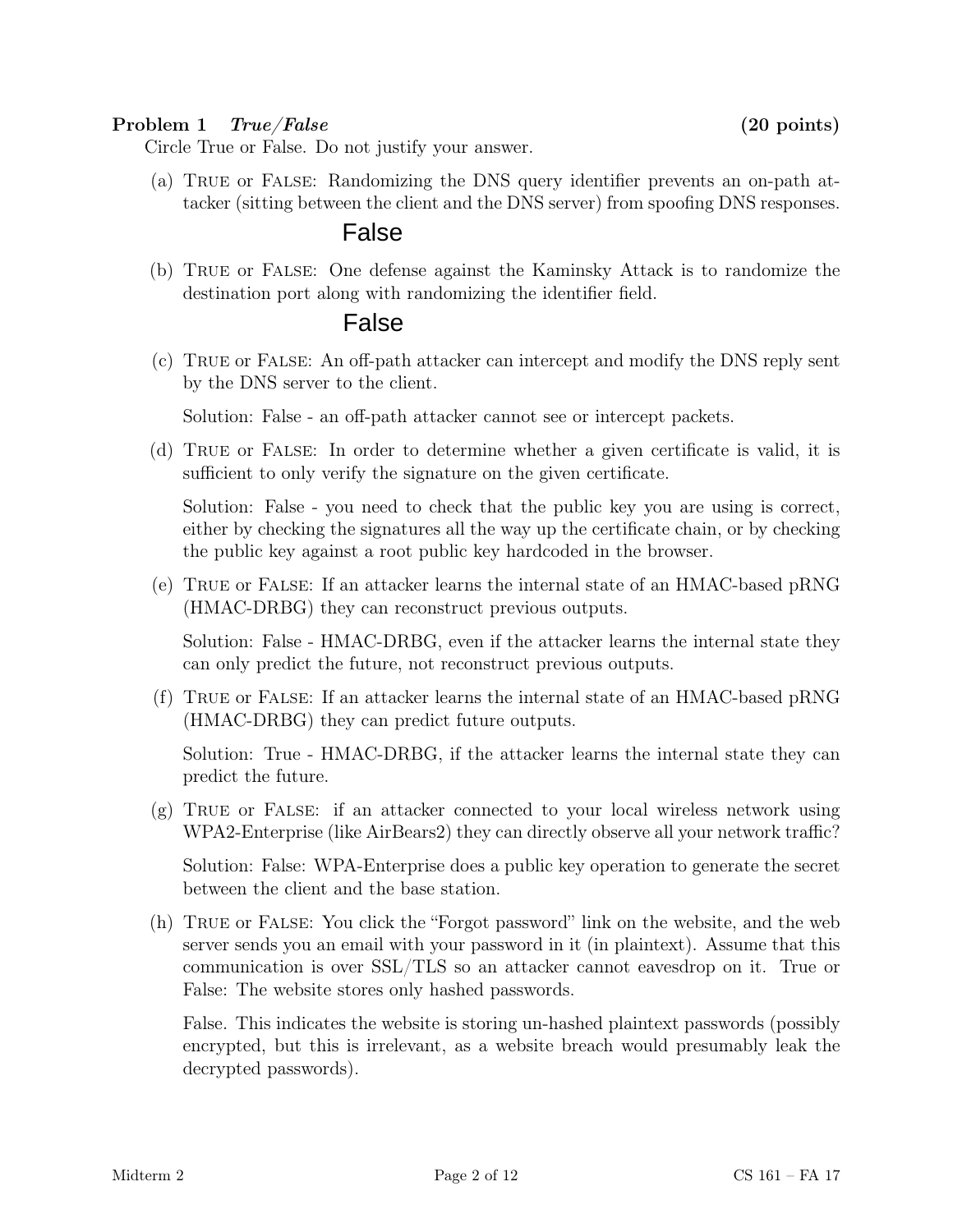(i) True or False: As long as one uses long and randomly-generated passwords, it is safe to use the same password for all your online accounts.

False. Even if the password is very secure, if one of the websites does not properly store passwords (say, it keeps them in plaintext) and is breached, an attacker will learn the password and be able to use it on all the other sites you have accounts on.

(j) True or False: Consider that a server stores hashed passwords, each salted with a large and randomly chosen salt and stored along with the salt, instead of storing only hashed passwords (with no salt). This prevents an attacker who stole the salted hashed passwords database from mounting a dictionary attack.

False, it slows it down, but does not prevent it.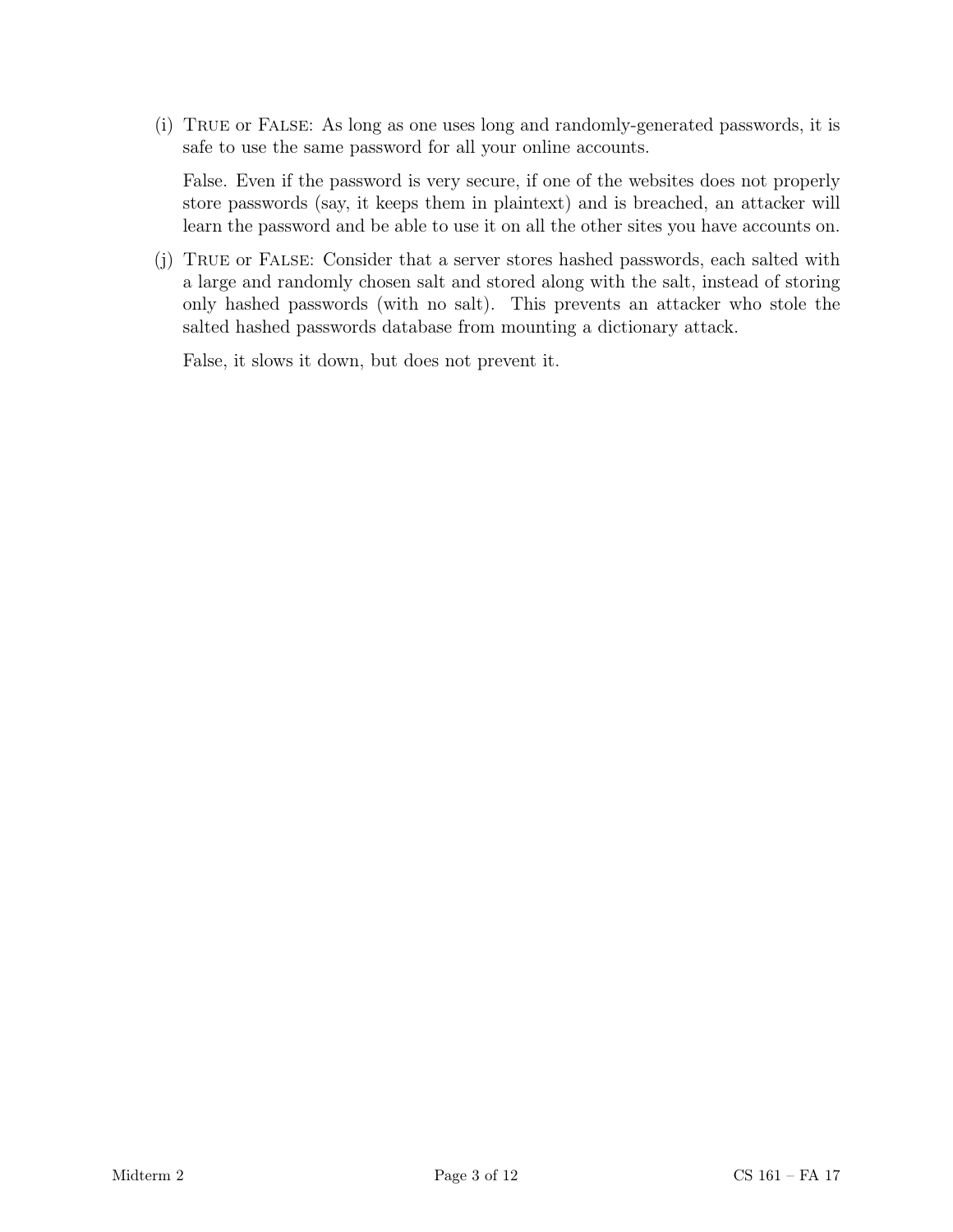#### <span id="page-3-0"></span>Problem 2 Shorts (12 points)

- (a) An eavesdropper sees a target log into a WPA2-PSK secured network and sees the 4-way handshake. The eavesdropper sees
	- The network's passphrase
	- The access point's ANonce
	- The client's SNonce

What else does she need to compute the pairwise transport key? (Write only the item(s) in your best answer; do not write a laundry list of tries as we will penalize that).

Solution: The client and AP's MAC addresses and the network's SSID

- (b) The Free Birdseed  $#1$ : Wile-E-Coyote of ACME Inc is seeding a cryptographic pRNG. He doesn't know much about security, so he's not sure what would be a good way to come up with a seed. Which of these, used alone, would be sufficiently secure? Circle zero or more options, and briefly explain why unselected options are unsuitable.
	- 1. The process ID of Mr Coyote's application
	- 2. A cryptographic hash of the application binary
	- 3. Wind speeds across the Bay Bridge as reported by ACME weather app (It's number four on the App Store, "but we're really hoping to bump that up with our upcoming redesign," according to the developer.)
	- 4. Precise timing (including microseconds) and coordinates taken from a minute of hectic flailing of the user's mouse
	- 5. The sum of two numbers modulo a large fixed prime p, each generated from a source of randomness, knowing that one of these sources is actually broken, but the other works as expected

Solution: 4 and 5 are suitable.

1 does not have enough entropy. It is also predictable, but not constant or entirely deterministic. It is not public, so an attacker cannot just find out the process ID, but they can easily brute force it by guessing.

2 is constant.

3 is public. As for predicting it, weather models may model large-scale patterns, but aren't precise enough. There is still a lot of entropy in this source, but again, it is publiclly posted, so an attacker can just look up the exact values.

We also accept that 4 is not suitable with the explanation that it is too painful for users.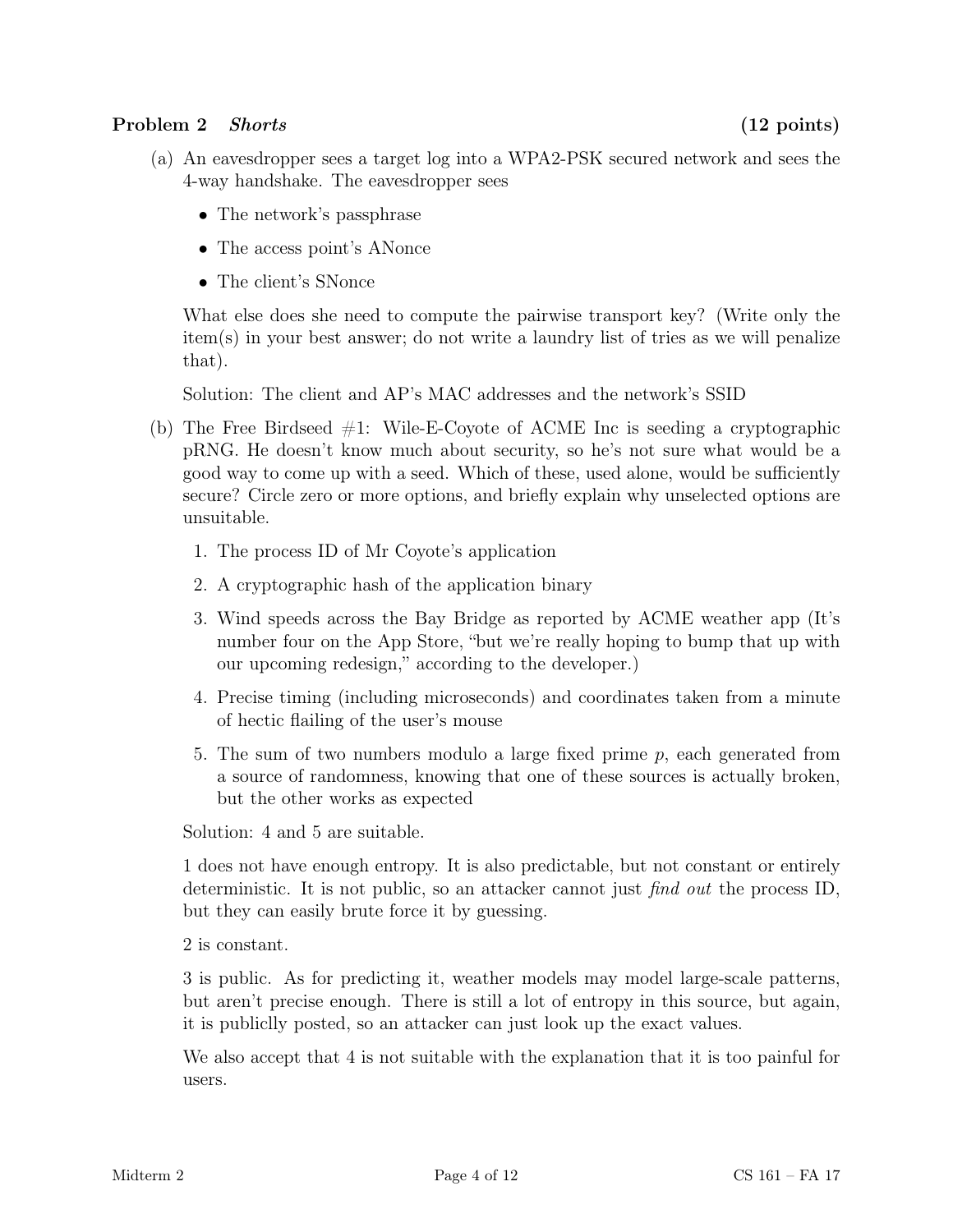- (c) The Free Birdseed #2: Mr Coyote comes up with a more convoluted process instead. When his application starts up, it will:
	- 1. Instantiate a PRNG with the user ID as the seed
	- 2. Use the PRNG to establish an encrypted connection to the BIG-SEED server which returns a large random string S
	- 3. Reseed the PRNG with S

Suppose an attacker can eavesdrop on the application's communications over the network, but cannot tamper with them. Describe how the attacker can predict future random numbers generated by Mr Coyote's application.

Solution: The attacker can decrypt and obtain S by guessing process ID.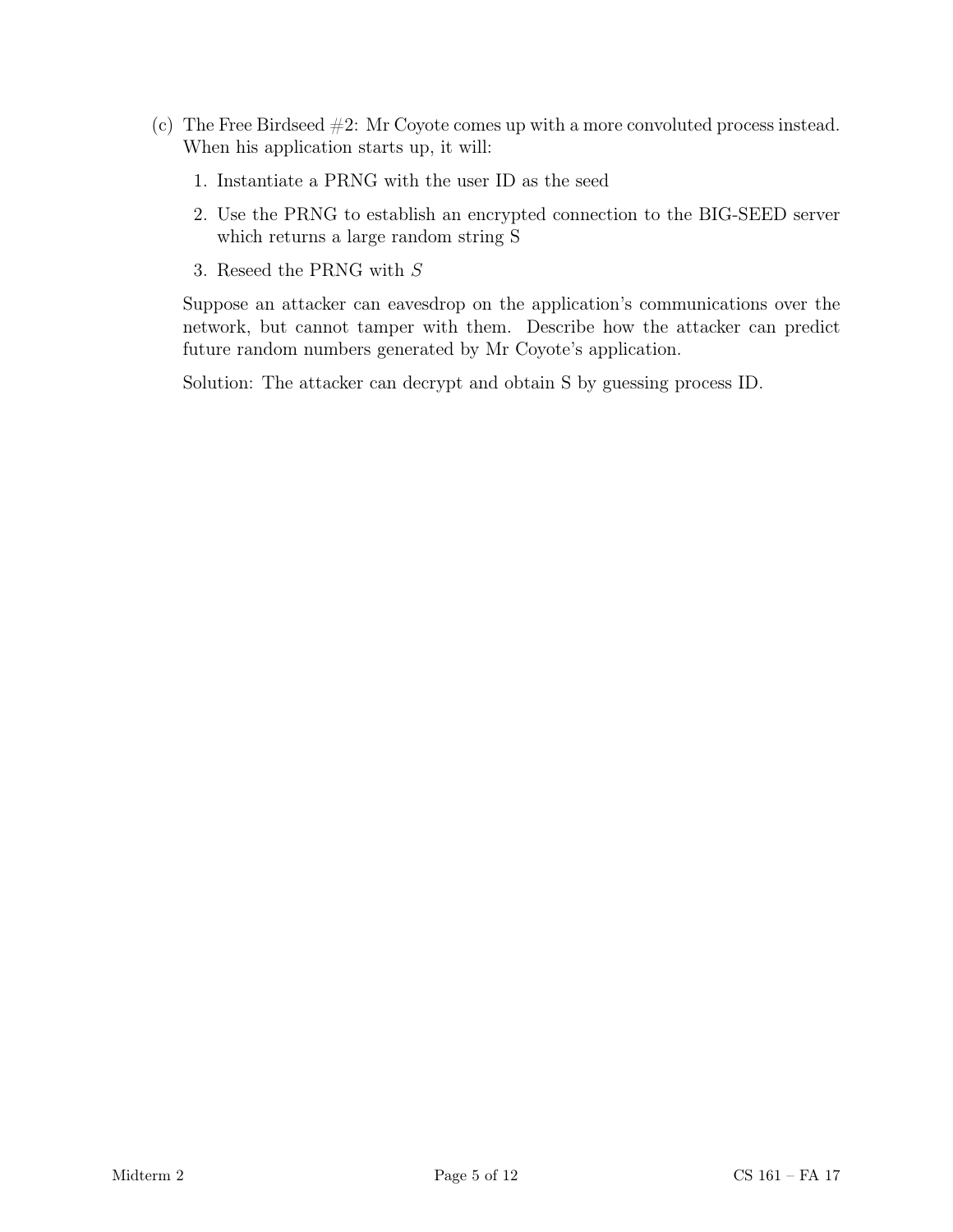#### <span id="page-5-0"></span>Problem 3 The No Such Agency's Attack Tools (24 points)

The No Such Agency maintains numerous network presences, including off-path, onpath, and full man-in-the-middle positions, and all these positions have the capability of creating arbitrary packets and sending them into the network. But overall the NSA prefers using the least powerful attack for the job at hand, so they will prefer an off-path attack over an on-path attack, and an on-path attack over a man-in-the-middle attack, as it is easier to be an on-path attacker and easier still as an off-path attacker.

For each attack scenario, which type of attack does the NSA select and why can't the NSA use a less powerful attack? None could also be an option.

(a) The NSA can generate only a single query against a target DNS server they seek to cache poison, and they want to reliably cache poison the target.

Solution: The NSA has to use an on-path attack, because they need to see the DNS request to get the port/transaction info to generate a malicious reply.

(b) The NSA seeks to create a UDP request which appears to come from an arbitrary IP to the remote server. This request will compromise the remote server, and the NSA doesn't need to see the reply.

Solution: An off-path attack, since they don't need to see anything about the server.

(c) The NSA seeks to create a TCP connection which appears to be from an arbitrary IP to a remote server. This request will compromise the remote server, and the remote server uses the current time to generate the initial sequence number.

Solution: An off-path attack, since they can predict the initial sequence number.

(d) The NSA seeks to create a TCP connection which appears to be from an arbitrary IP to a remote server. This request will compromise the remote server, and the remote server uses a secure RNG to generate the initial sequence number.

Solution: An on-path attack, since the attacker can't predict the initial sequence number.

(e) The NSA seeks to inject content into an existing active TCP connection between the victim and a web server. The NSA knows this victim is very paranoid and records raw traffic and requires that the victim be unable to determine that the NSA modified this traffic.

Solution: A full man-in-the-middle, as an on-path attacker can't stop the legitimate reply from the server.

(f) The NSA seeks to inject content into a TLS web connection that uses RSA key exchange. The NSA has a copy of the server's key. The NSA knows the victim is not recording raw traffic and so can't detect additional replies from the server. The cryptography is otherwise secure.

Solution: An on-path attack, since that is sufficient to decrypt the TLS connection.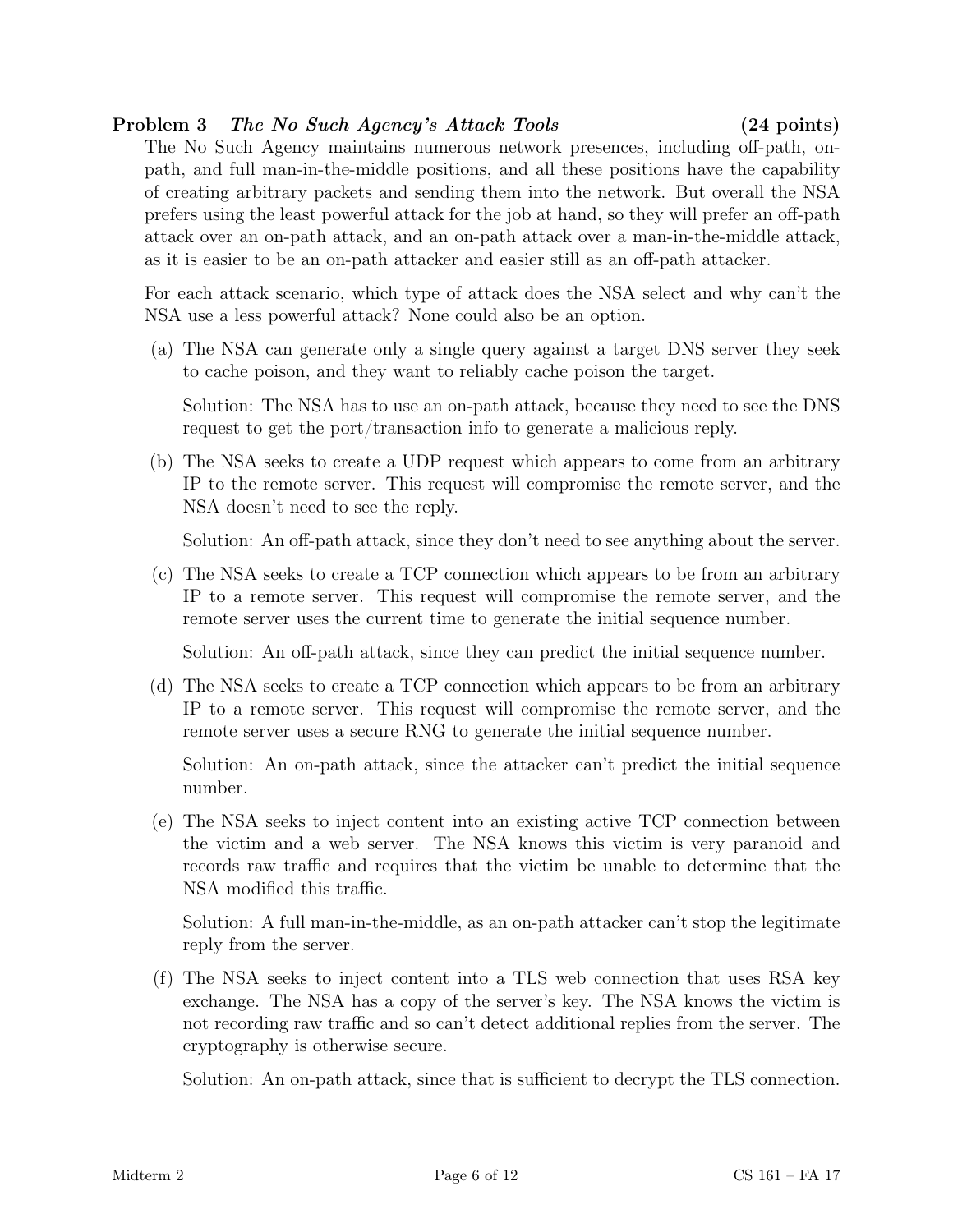(g) The NSA seeks to inject content into a TLS web connection that uses DHE key exchange. The NSA has a copy of the server's key. The NSA knows the victim is not recording raw traffic and so can't detect additional replies from the server. The cryptography is otherwise secure.

Solution: A full man-in-the-middle, since an observer can't deduce the key from DHE.

(h) The NSA seeks to inject content into a TLS web connection to Google, where the client is using Chrome. The NSA has a forged certificate for the server signed by a different Certificate Authority than the one Google uses.

Solution: None. Chrome doesn't accept any CA, but only those specified as belonging to Google.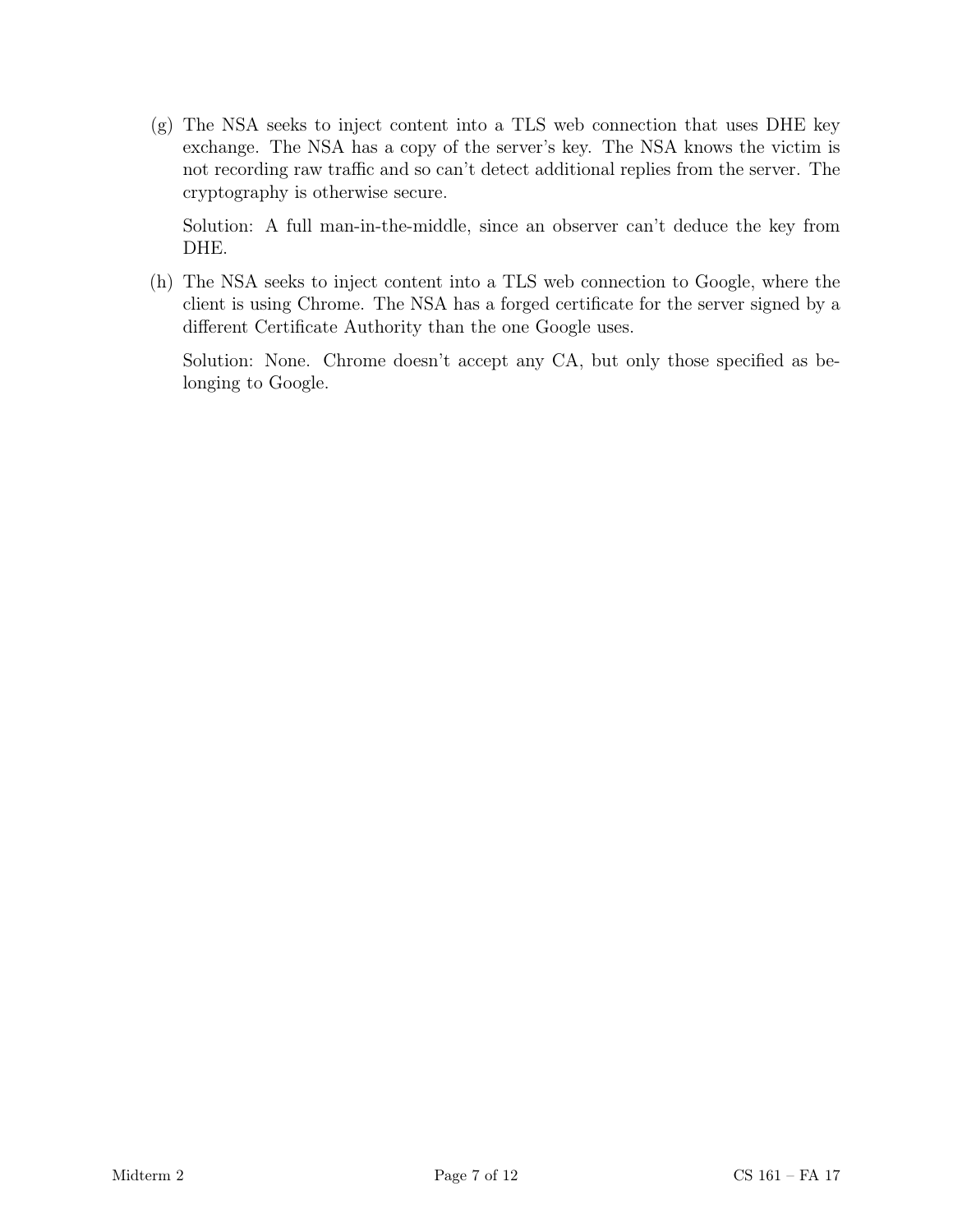#### <span id="page-7-0"></span>Problem 4 Applied Cryptography (15 points)

Mr Wile-E-Coyote needs to deploy a system to authenticate user passwords on a web server that does *not* use TLS to transmit the password from the user using an encrypted channel. He needs to develop alternate approaches where the web browser downloads JavaScript from the server to perform password calculations. In what follows, a passive attacker is an attacker that does not modify any of the traffic it sees.

(a) Mr Coyote's first implementation has the javascript which the web browser downloads from the server compute H(passwd) and send it to the server. Does this protocol prevent a passive observer from directly seeing the user's password? Why?

Yes, its hashed

(b) Does this protocol prevent a passive observer from logging in as the user? Why?

No. It effectively makes H(passwd) the actual password used to communicate with the server. A dictionary attack on the hash is entirely unnecessary.

(c) Mr Coyote's second implementation has the Javascript compute H(passwd) which is used as a seed for a pRNG. This pRNG then generates a private key that is used to encrypt a channel to the server. Does this protocol prevent a passive observer from logging in as the user? Why?

Yes. This creates a shared secret that requires knowing either passwd or H(passwd) which a passive observer can't monitor.

(d) Is this implementation secure against a man-in-the-middle? Why or why not?

No. The adversary could replace the JavaScript with a version that steals the user's password.

Note that there is no key exchange here that an attacker could pose as the server in, and that guessing the password is not a MITM attack (anybody can do that).

Note further that changing the JavaScript to a version which uses an insecure hash function will not work (though it was given full points anyway)—as the server will still use the original hash function, so a MITM would be able to see client->server communications but not server->client, and further, the server would fail to decrypt the client's messages.

(e) Mr Coyote, tired of dealing with poor solutions, decides to switch his web server to TLS with a certificate purchased from SureSign. He is worried about other certificate authorities, notably Verislime. Does certificate pinning give Mr Coyote protection against an attacker who can compromise a different certificate authority?

Yes. Certificate pinning allows specifing a specific CA as responsible for a domain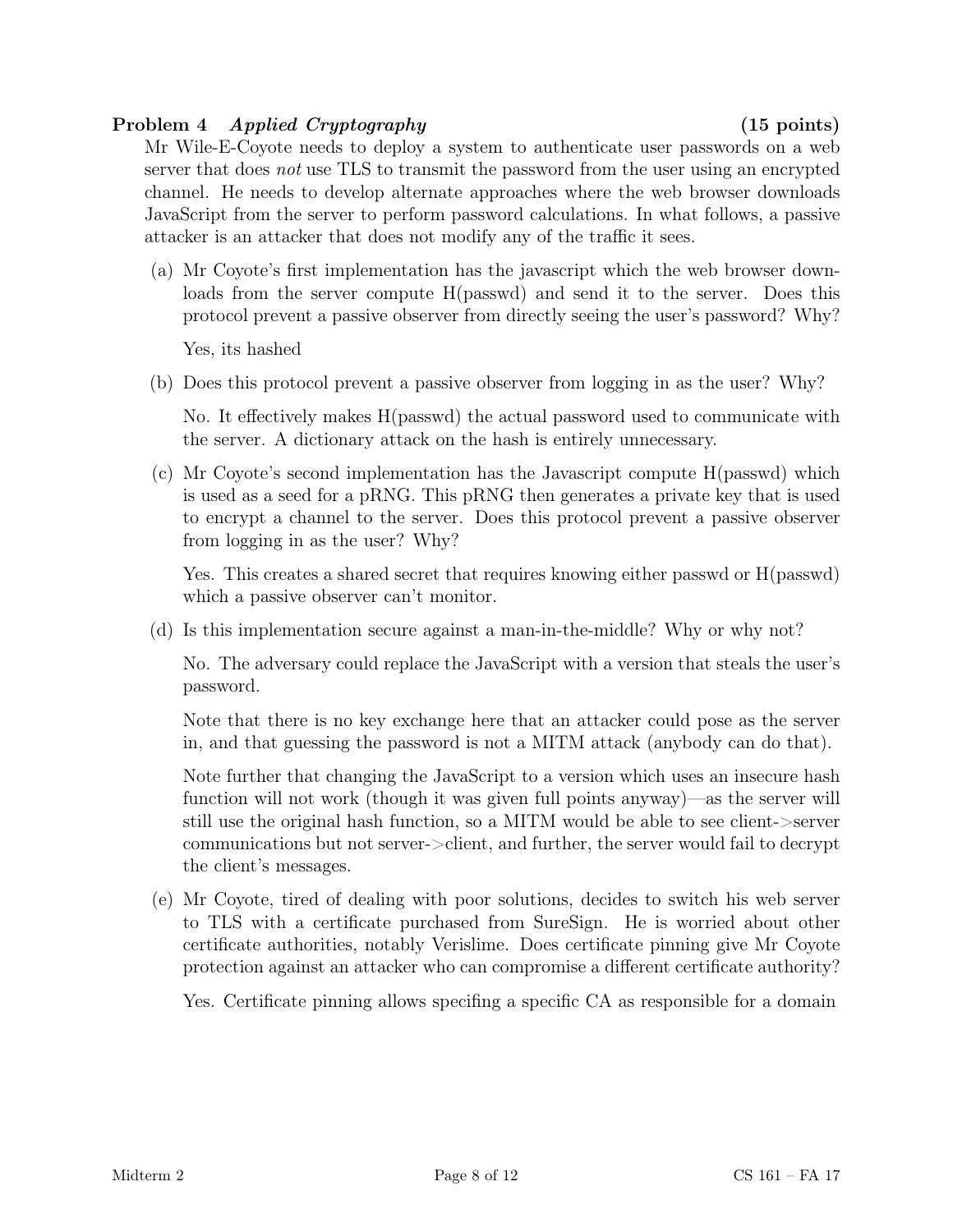#### <span id="page-8-0"></span>Problem 5 TLS (12 points)

An attacker is trying to attack the company WoSlime and its users. Assume that users always visit WoSlime's website with an HTTPS connection, using Diffie-Hellman and AES encryption. (You may assume that WoSlime does not use certificate pinning) For each of the following attack scenarios, circle all of the options that an attacker could achieve in that attack scenario, and give no further explanation.

- (a) If the attacker obtains the private key of a certificate authority trusted by users of WoSlime, the attacker could:
	- 1. impersonate the WoSlime web server to a user
	- 2. discover some of the plaintext of data sent during a past connection between a user and WoSlime's website
	- 3. discover all of the plaintext of data sent during a past connection between a user and WoSlime's website
	- 4. replay data that a user previously sent to the WoSlime server over a prior HTTPS connection
	- 5. none of the above
- (b) If the attacker obtains a copy of WoSlime's certificate, the attacker could:
	- 1. impersonate the WoSlime web server to a user
	- 2. discover some of the plaintext of data sent during a past connection between a user and WoSlime's website
	- 3. discover all of the plaintext of data sent during a past connection between a user and WoSlime's website
	- 4. replay data that a user previously sent to the WoSlime server over a prior HTTPS connection
	- 5. none of the above
- (c) If the attacker is a man in the middle on a HTTPS connection between a user and WoSlime's website, the attacker could:
	- 1. impersonate the WoSlime web server to this user
	- 2. discover some of the plaintext of data sent during this connection
	- 3. discover all of the plaintext of data sent during this connection
	- 4. discover the amount of plaintext data sent during this connection
	- 5. discover all of the plaintext of data sent during a past connection between a user and WoSlime's website
	- 6. replay data that a user previously sent to the WoSlime server over a prior HTTPS connection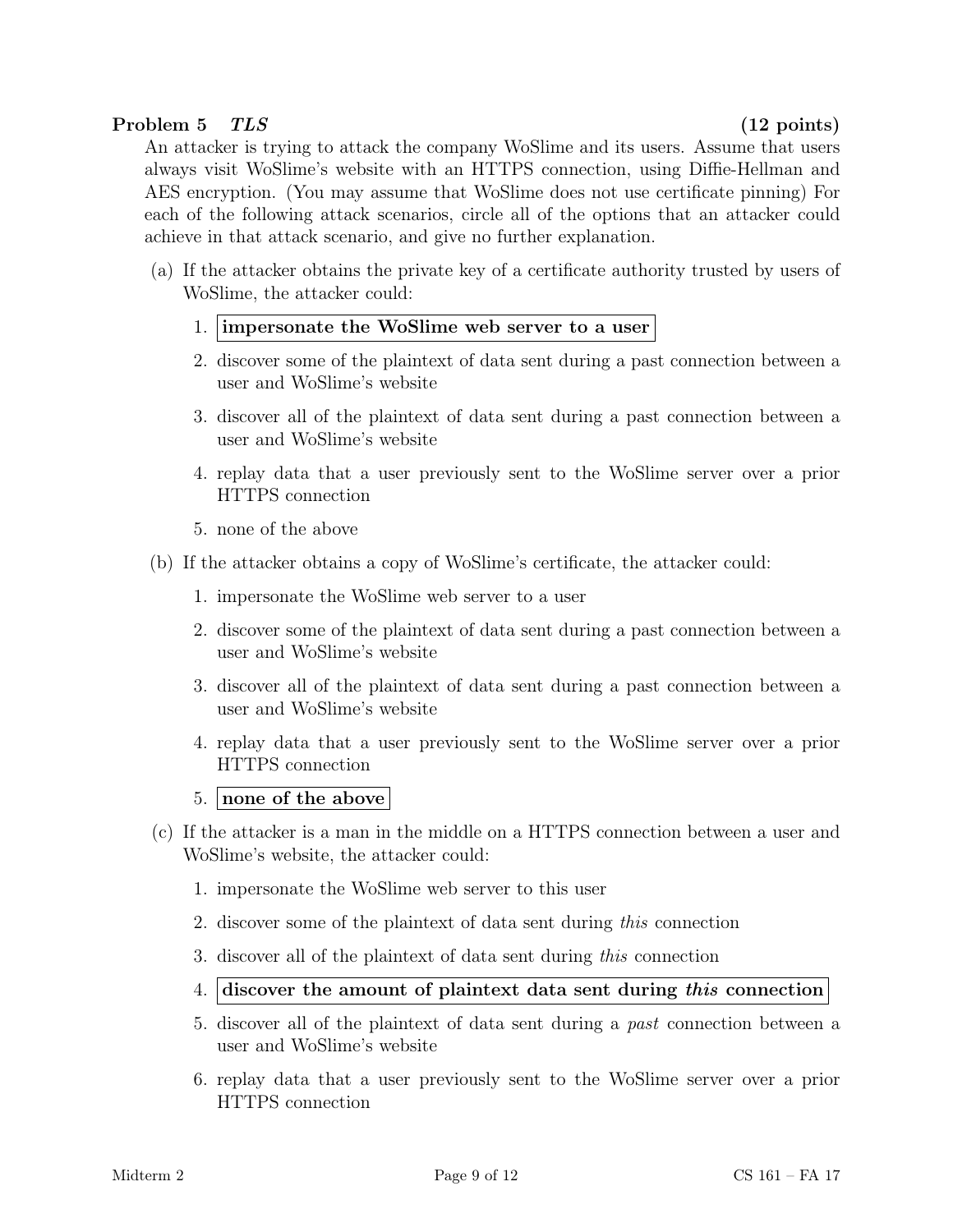- 7. none of the above
- (d) Suppose the attacker obtains the private key that was used by WoSlime's server during a past connection between a victim and WoSlime's server, but not the current private key. Also, assume that the certificate corresponding to the old private key has been revoked and is no longer valid. This attacker could:
	- 1. impersonate the WoSlime web server to this user
	- 2. discover all of the plaintext of data sent during a current connection (one where the current private key is used) between a user and WoSlime's website

#### 3. (due to an ambiguity this was also accepted

discover all of the plaintext of data sent during a *past* connection (one where the old private key was used) between a user and WoSlime's website

#### 4. none of the above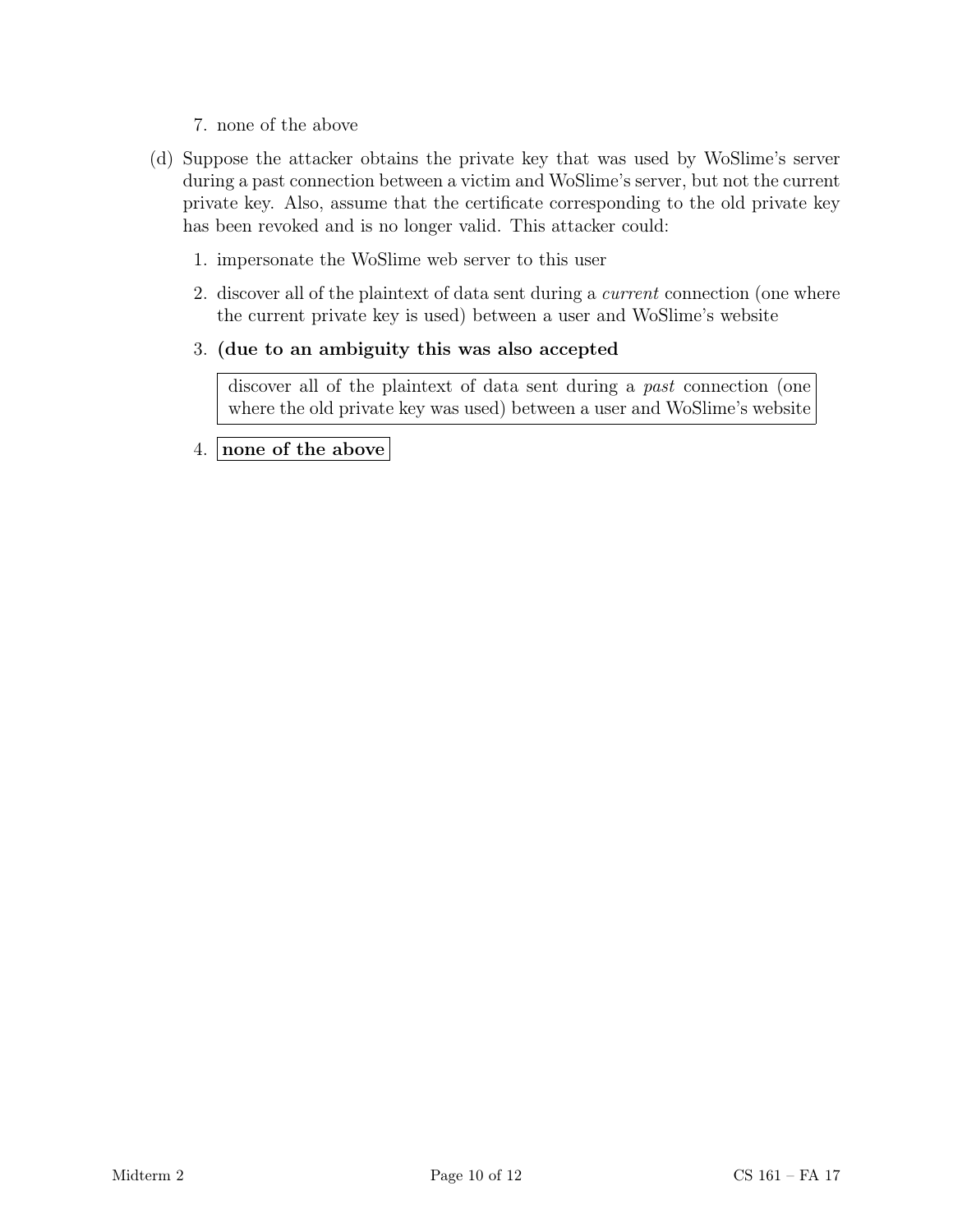#### <span id="page-10-0"></span>Problem 6 DNS (16 points)

A lookup for www.berkeley.edu on a DNS resolver with an empty cache begins by querying the root, then an .edu authority server, and then a berkeley.edu authority server.

(a) The lookup at the root indicates that the NS records for .edu are a.gtld-servers.net and b.gtld-servers.info and provides IPs for both systems. Which part of the response contains the IP addresses?

The Additional records

(b) Can a nameserver safely cache the result for b.gtld-servers.info? Why?

Yes. It is in-bailywick (aka root is authoritative for) .info

(c) The lookup at the root indicates that the NS records for .edu are a.gtld-servers.edu and b.gtld-servers.info and provides IPs for both systems. Which part of the response contains the IP addresses?

Surprisingly, the additional records!

(d) The .edu DNS server says that adns1.berkeley.edu and sns-pb.isc.org are the nameservers for .berkeley.edu and provides the IP for both. If the resolver wishes to cache the IP addresses, which IPs can it cache?

Only the IP for adns1.berkeley.edu, since sns-pb.isc.org is not in bailywick

(e) As a reminder, the transaction ID is 16 bits, the UDP source port is 16 bits, and the UDP destination port is 16 bits. If the resolver fully randomizes the ports in a request to the maximum extent possible, how many bits of entropy would an off-path attacker have to guess?

32b, since you can't randomize the destination port. (Slightly less also acceptable

(f) If the resolver randomly capitalizes the request (e.g. wwW.BerKeLEy.eDU), what is the minimum additional entropy added to requests for berkeley domains?

11 bits, since you can't randomly capitalize a name like 1.berkeley.edu etc...